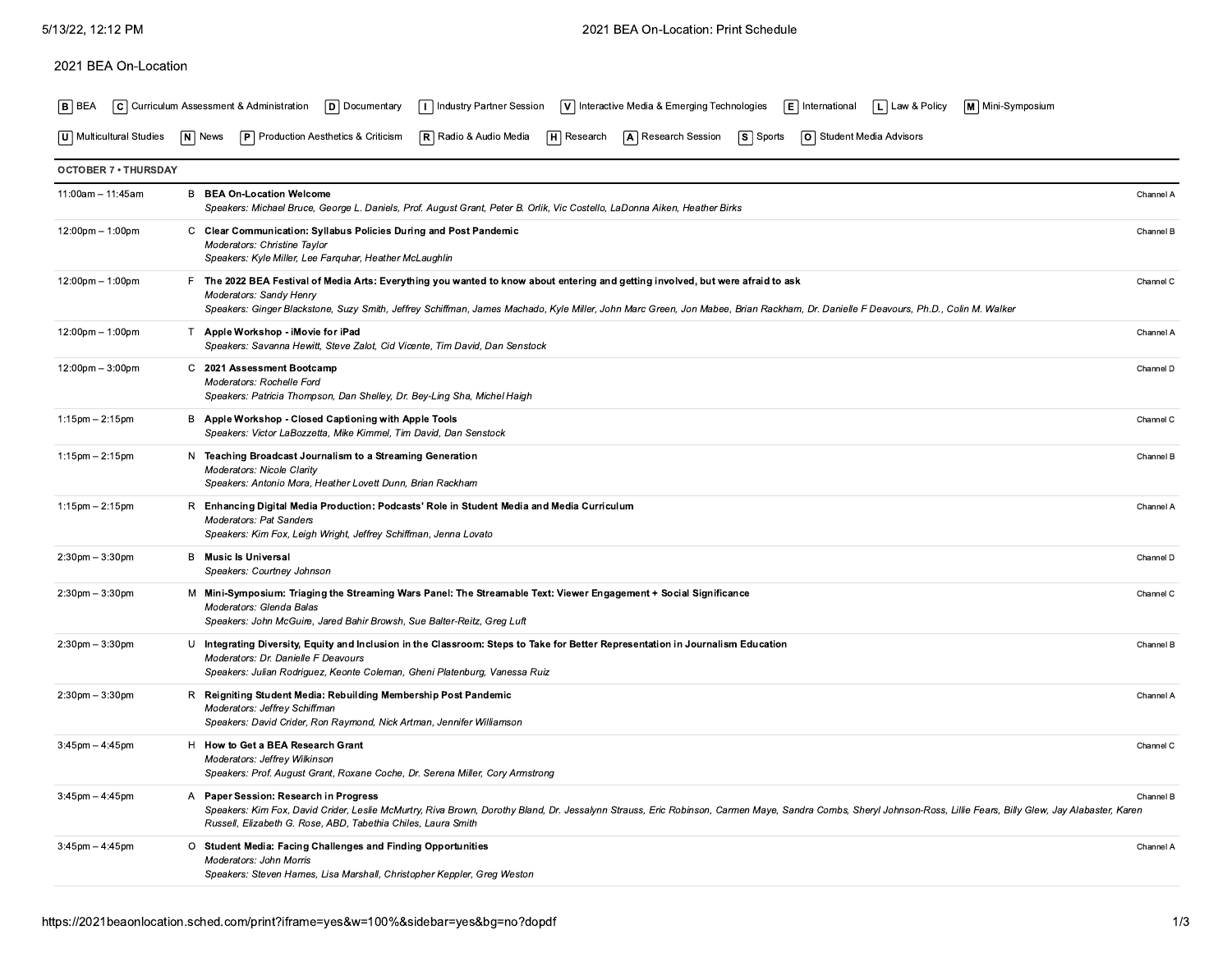## 5/13/22, 12:12 PM 5:00pm - 5:30pm

| Channel A |  |
|-----------|--|
|           |  |

|                                   | Speakers: Michael Bruce, Vic Costello                                                                                                                                                                                                                      |                      |
|-----------------------------------|------------------------------------------------------------------------------------------------------------------------------------------------------------------------------------------------------------------------------------------------------------|----------------------|
| <b>OCTOBER 8 • FRIDAY</b>         |                                                                                                                                                                                                                                                            |                      |
| $11:00am - 12:00pm$               | B Apple Workshop - Motion Graphics in Keynote<br>Speakers: Savanna Hewitt, Steve Zalot, Cid Vicente, Tim David, Dan Senstock                                                                                                                               | Channel C            |
| $11:00am - 12:00pm$               | C Technology Conundrum: Are "Devices" and Social Media Responsible for Student Distraction?<br>Moderators: Mary Spillman<br>Speakers: Kathy Bruner, Barney McCoy, Betsy Pike                                                                               | Channel B            |
| $11:00am - 12:00pm$               | A Paper Session: Research Paper Competition<br>Speakers: Casey Hart, Kathleen M. Ryan, Stephen Perry, Valerie Gouse, Mariely Valendin-Llopis, Beryl Nyamwange, George Day, Lin Zhang                                                                       | Channel A            |
| 12:15pm - 1:15pm                  | B Apple Workshop - iMovie for iPad<br>Speakers: Savanna Hewitt, Steve Zalot, Cid Vicente, Tim David, Dan Senstock                                                                                                                                          | Channel A            |
| $12:15$ pm $-1:15$ pm             | C Increasing awareness of mental health for faculty and students post-pandemic<br>Speakers: Bruce Finklea, Haley J. Higgs, Kara Gould, Dr. Danielle F Deavours, Ph.D.                                                                                      | Channel B            |
| $12:15$ pm $-1:15$ pm             | Teaching Advanced Technology with Higher Education: Computer Animation, Film Production and Broadcasting.<br>v.<br>Moderators: Dr. Erika Grodzki<br>Speakers: Mark Coné, Prof. John Conway, Prof. Leslie Wing Orúe, Hungchum Kao                           | Channel D            |
| $12:15$ pm $-1:15$ pm             | P Producing Live Productions Under Covid<br>Moderators: Robert Gordon<br>Speakers: Chrissy Guest                                                                                                                                                           | Channel C            |
| $1:30$ pm $- 2:30$ pm             | B Apple Workshop - Closed Captioning with Apple Tools<br>Speakers: Victor LaBozzetta, Mike Kimmel, Tim David, Dan Senstock                                                                                                                                 | Channel D            |
| $1:30 \text{pm} - 2:30 \text{pm}$ | C Best Practices When Preparing For Promotion & Tenure<br>Speakers: Stacey Irwin, Sara Magee, Paul MacArthur, Lowery Woodall                                                                                                                               | Channel C            |
| $1:30$ pm $- 2:30$ pm             | Connecting New Channels: Audience Engagement from practice to theory to pedagogy<br>Е.<br>Moderators: Deborah Wilson David<br>Speakers: Bill Silcock, Lawrie Hallett, Andrew David                                                                         | Channel A            |
| $1:30$ pm $- 2:30$ pm             | Mini-Symposium: Triaging the Streaming Wars<br>м<br>Moderators: Rob Brookey<br>Speakers: Chance Lachowitzer, Dylan Flanigan, Jeff Bruinsma                                                                                                                 | Channel B            |
| $2:45$ pm $-3:45$ pm              | C Building a Successful Retirement Strategy<br>Speakers: Tim Hudson, Christine Taylor, Joe Misiewicz, Frederick R. Berger                                                                                                                                  | Channel C            |
| $2:45$ pm $-3:45$ pm              | U Pandemic, Prejudice and Positionality-Tactics for Teaching Race in 2021<br>Moderators: Robin Blom<br>Speakers: Cristina Azocar, George L. Daniels, Masudul Biswas, Gabriel Tait                                                                          | Channel A            |
| $2:45$ pm $-4:45$ pm              | Google Tools Workshop: What's new with Google tools & Data Journalism<br>в<br>Moderators: Mike Reilley                                                                                                                                                     | Channel B            |
| $4:00 \text{pm} - 5:00 \text{pm}$ | From Fatigue to Academic Investment: Helping Students Re-Engage with Their Studies<br>C<br>Moderators: Glenda Balas<br>Speakers: Jason Balas, David Weiss, Ngozi Akinro, Aphrodite Salas, Desiree Hill, Ph.D.                                              | Channel A            |
| $4:00 \text{pm} - 5:00 \text{pm}$ | Paper Session: Research Paper Competition<br>A<br>Speakers: Jared Bahir Browsh, Susan Cardillo, Anjali Shenoy, Margaret Cain, Isabella Samples, Meredith Ryals, Kenon Brown, Nicky Lewis, Mathew Barnidge, Courtney Bowman, Dr. Danielle F Deavours, Ph.D. | Channel B            |
| <b>OCTOBER 9 · SATURDAY</b>       |                                                                                                                                                                                                                                                            |                      |
| $8:00am - 5:00pm$                 | <b>B ENJOY YOUR SATURDAY</b>                                                                                                                                                                                                                               | No Programming Today |
| OCTOBER 10 . SUNDAY               |                                                                                                                                                                                                                                                            |                      |
| $2:30$ pm $-3:30$ pm              | M Mini-Symposium: Triaging the Streaming Wars<br>Speakers: George L. Daniels, Rob Brookey, Mehdi Semati, Rebecca Lind, Justin Grandinetti                                                                                                                  | Channel A            |

**B** BEA On-Location Creative Competition Awards Ceremony